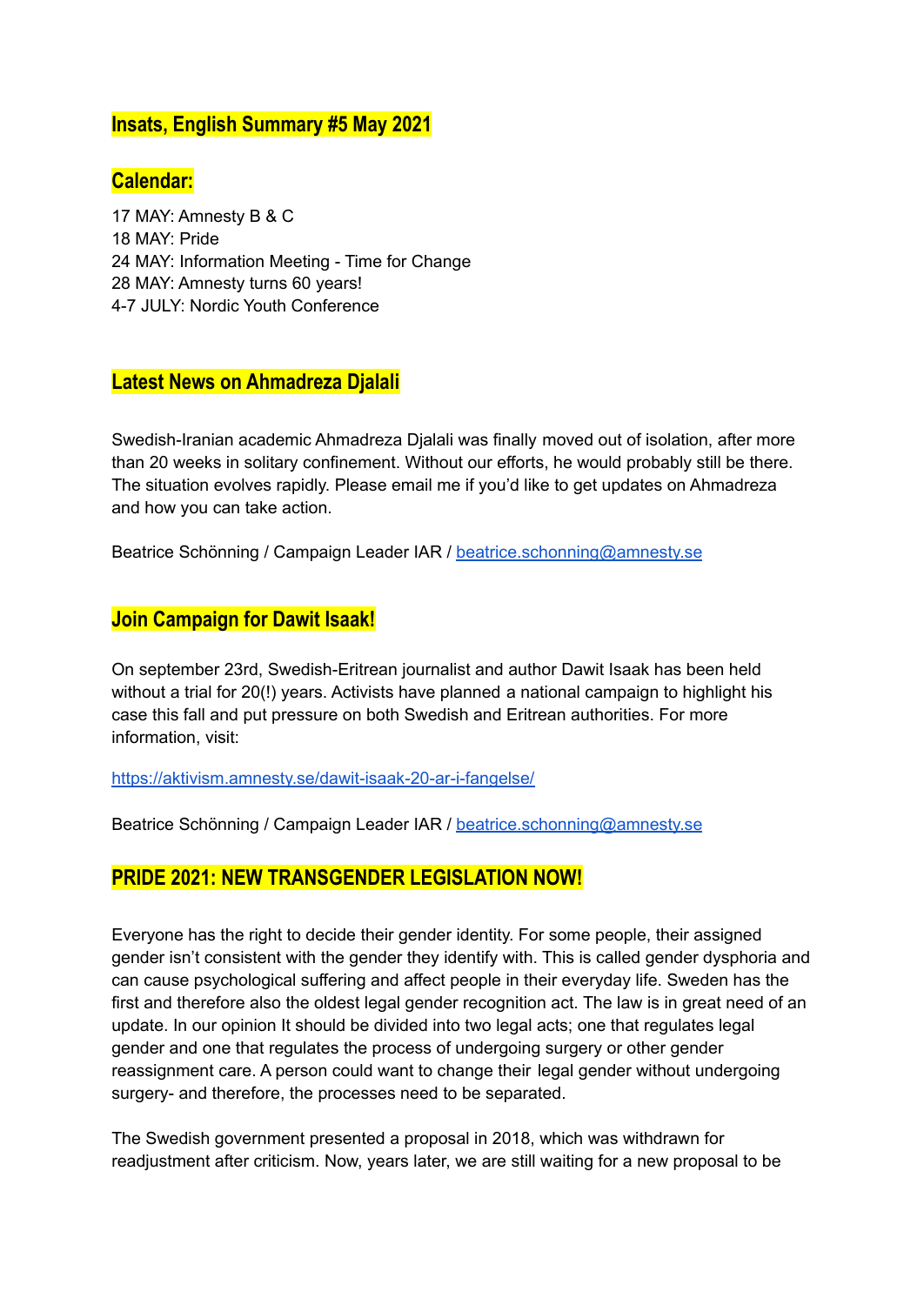made. This, together with the growing transphobia we are witnessing throughout society are reasons to take up the fight and work for trans rights!

During pride 2021 we will focus on this matter. **On the 18th of May, during 18-20, we will organize a digital informative meeting** where you will get more information about the campaign together with instructions on how you and your group can act.

**Interested?** Sign up [here!](https://aktivism.amnesty.se/forms/jag-och-min-grupp-vill-agera-under-pride-2021/) / **Questions?** Contact Makda Tesfamichael / Regional Campaign Leader / [makda.tesfamichael@amnesty.se](mailto:makda.tesfamichael@amnesty.se)

# **Time for Change - THE WORK FOR RAPE SURVIVORS CONTINUES**

Violence against women and girls is a widespread and urgent problem. Recent statistics presented by Brottsförebyggande rådet, shows that 6 190 cases of rape were reported in the year 2020. 95 % of the victims were women and girls.

Along with the launching of Amnesty's *report Time for Change: Justice for [surviviors](https://www.amnesty.se/documents/103/Time_for_change_FINAL.pdf) of rape in the Nordic [countrie](https://www.amnesty.se/documents/103/Time_for_change_FINAL.pdf)*s, in the spring of 2019, we introduced a campaign and advocacy work in Sweden. The aim was to put pressure on the Swedish police authorities to make sure that they improve the quality of their systematic work regarding rape investigations. Close to 19 000 people signed the petition which resulted in 350 newly hired investigators with expertise in sexual offenses.

The next step in our work against rape in Sweden is to ensure that healthcare facilities in all regions always offer long-term and safe healthcare to all victims; regardless of gender, age, gender identity, or geographical location.

We will start our campaigning in the fall of 2021. The aim is to ensure that local political parties include and prioritize the issue of access to long-term healthcare for rape survivors in the election of 2022. We will arrange an information meeting in May and another one at the beginning of next semester for interested groups and activists. The advocacy work will then be introduced after this summer . We need as many activists as possible, every one of you is important!

The first information meeting will be on **May 24th on Zoom.** If you or your group are interested, please sign up [HERE](https://aktivism.amnesty.se/forms/intresseanmalan-time-for-change/) and we will return to you with more information.

Any questions? Please contact, campaigner Makda Tesfamichael / [makda.tesfamichael@amnesty.se](mailto:makda.tesfamichael@amnesty.se)

**Participate in Amnesty's investigative work - become a Decoder!**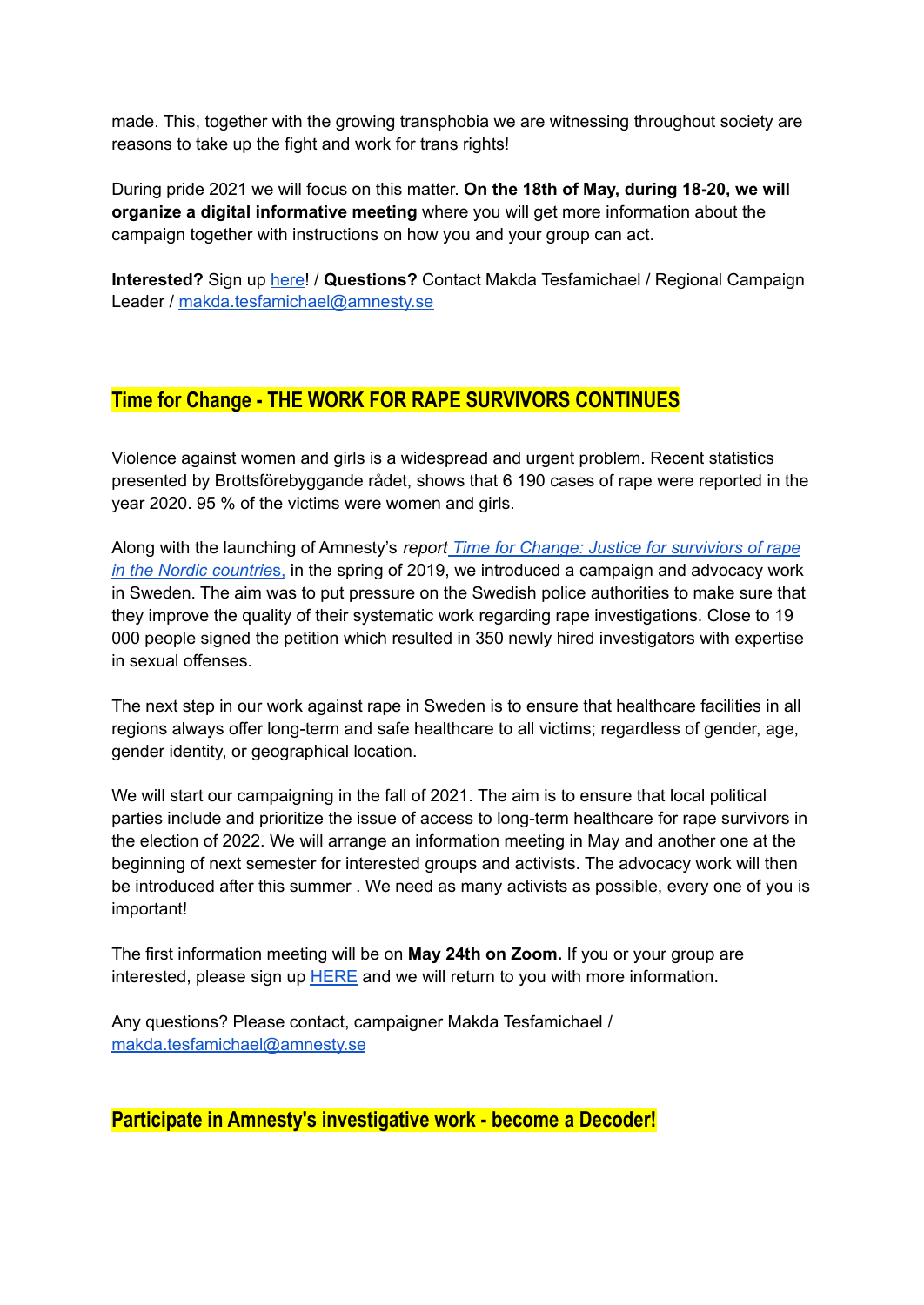Facial recognition software identifies individuals by their face, among millions of images in a database. It has been used 22,000 times in New York City, since 2017.

Facial recognition technology can amplify racially discriminatory policing and threatens the right to protest. The technology is developed through scraping millions of images from social media profiles without permission.

Help us research facial recognition! Help us tag CCTV cameras that enable facial recognition to work across New York City. More information is available here: <https://decoders.amnesty.org/projects/decode-surveillance>

Beatrice Schönning / Campaign Leader IAR [/beatrice.schonning@amnesty.se](mailto:beatrice.schonning@amnesty.se)

# **Aleksej Navalnyj**

The Russian opposition politician Aleksej Navalnyj has suspended his hunger strike on April 23 after being examined by civilian doctors on two occasions. The same week, thousands of protesters were arrested in Russia demanding peaceful release.

Amnesty is closely monitoring the worrying developments in Russia. We are concerned about Aleksej's health and continue to demand his immediate release. If you want to get regular information on how you can act for Aleksej, email me and I will sign you up on the mailing list!

Beatrice Schönning / Campaign Leader IAR / [beatrice.schonning@amnesty.se](mailto:beatrice.schonning@amnesty.se)

### **Nordic Youth Conference 2021**

In a world where the word "lockdown" has become a part of our daily vocabulary and mass protests are going on all over the world, it's not strange for a person to both feel eager and wanting to be a part of the change and at the same time not knowing how. Our "usual" ways of protesting and doing activism have really been put to the test this past year and finding outlets for activism has not been the easiest.

We ask ourselves:

How can we be activists while sitting at home?!

How can we do it in a time where all of us are dealing with zoom fatigue and other syndromes we didn't even know existed?

And how can we be activists while taking care of ourselves in an unpredictable world? Well... At this year's Nordic Youth Conference, we will be focusing on **Creative and Resilient activism!**

You will get the tools to become the most creative activist while also staying resilient and having a good time! You will learn how to campaign online in a fun and engaging way. And you will hear from inspirational speakers and experts, who will share their stories and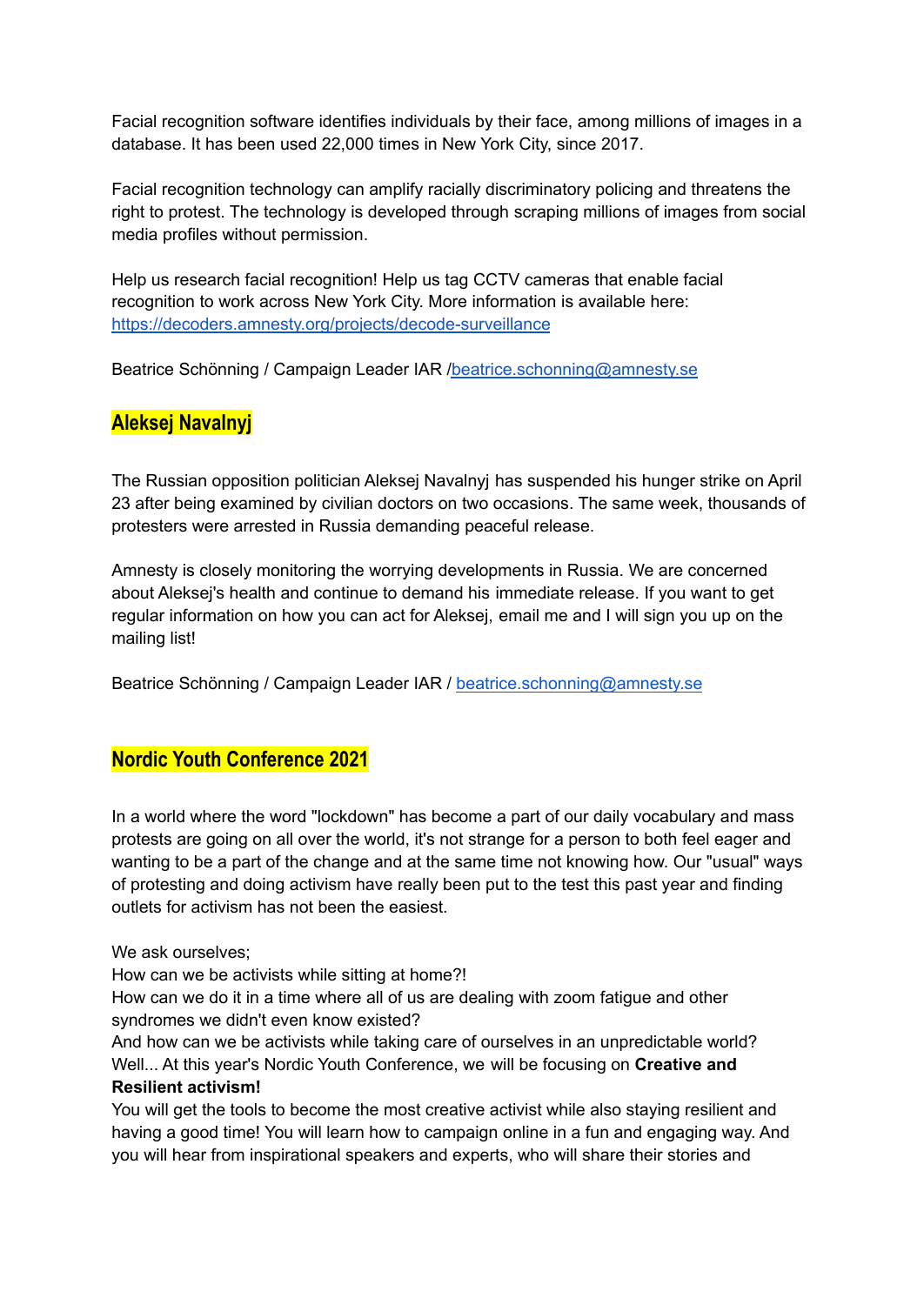knowledge on how to make positive change. Lastly, you will receive tactics to prevent burnout and promote wellbeing and resilience.

The Nordic Youth Conference will bring together 50 Youth activists from Denmark, Finland, Sweden, Norway, Iceland, and the Faroe Islands in a 4-day digital event where you get the opportunity to become a strong activist and build an amazing and long-lasting network of friends and co-activists across the Nordic countries. You will connect with each other and yourself and bring back the tools and knowledge to the rest of the movement to build an even stronger Amnesty.

Do you see yourself being a part of this?

Email [sara.bessa@amnesty.se](mailto:sara.bessa@amnesty.se) to get the application form and fill it out no later than the 16th of May

#### **Practicalities**:

The conference takes place online from the 4th-7th of July The days will run around 3-4 hours in the afternoon/early evening Applicants must be 16-24 year of age The participation fee is 150 kr. The working language of the conference is English 10 participants will be chosen based on the applications Amnesty emphasizes diversity and equity in its work. We wish to have applications from people representing different genders, languages, cultural, and other minority groups

Sara Bessa / Youth Activism Coordinator / [sara.bessa@amnesty.se](mailto:sara.bessa@amnesty.se)

### **The design group - a design agency for activists**

#### **Producing material for your Amnesty group can feel overwhelming and it can be difficult to know how to use colors, fonts, logos, and images. But do not despair, the design group is here to help with just that!**

We are activists who all work every day with graphic design, digital design, and product design. We have good knowledge about Amnesty's graphic profile and function as our own small design agency for all of Amnesty's groups!

We can help you with: posters, covers, publications, exhibition material, illustrations, infographics or perhaps moving material in the form of simpler/smaller animations or cut already filmed material.

You can contact us via our form on aktivistportalen or send an email to [formgivningsgruppen@amnesty.se](mailto:formgivningsgruppen@amnesty.se). The more information you have, the easier it will be for us to create your request!

Feel free to share any content with us as soon as possible, as it in many cases affects the design. Alternatively, give an indication of how much content is included.

We look forward to hearing from you, do not hesitate to contact us if you have any questions!